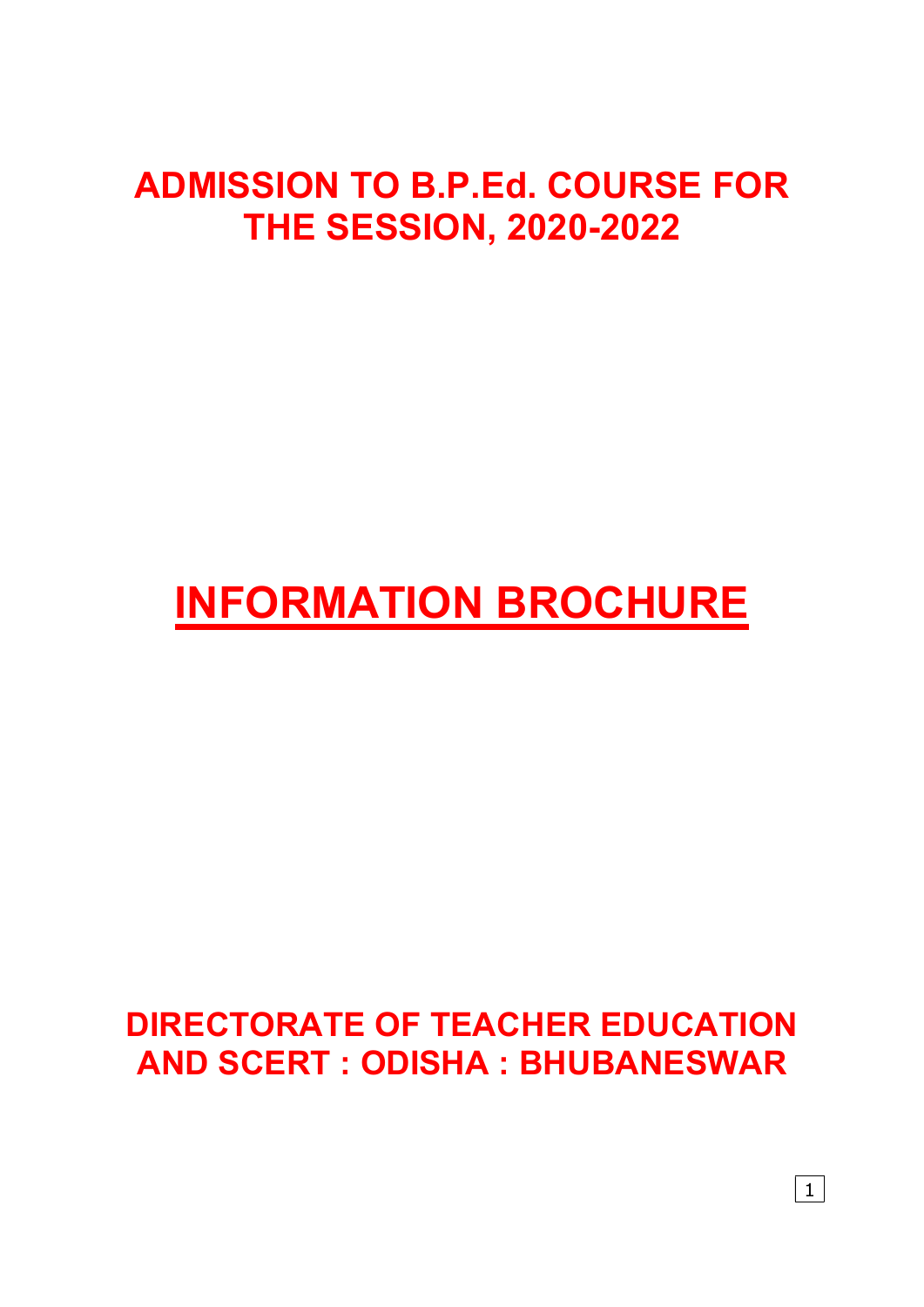### ADMISSION TO B.P.ED. COURSE FOR THE SESSION, 2020-2022

The Bachelor of Physical Education Programme is a professional programme meant for preparing teachers for Physical Education in Classes VI – X and for conducting physical education and sports activities in Classes  $XI - XII$ .

#### Duration :

The B.P.Ed. programme shall be of a duration of two academic years of four semesters. However, students shall be permitted to complete the programme requirements within a maximum of three (03) years from the date of admission to the programme.

#### Working Days :

There shall be at least 200 working days each year exclusive of the period of examination and admission. The institution shall work for a minimum of 30 hours in a week.

#### Percentage of Attendance :

The candidate is required to have minimum 75% attendance in Theory and practical classes taken combinedly in an academic year.

#### Name of the Institution and Intake Capacity :

| SI.<br>No. | <b>Name of the Institution</b> | <b>Intake</b> |
|------------|--------------------------------|---------------|
|            | DIET, Cuttack at Narasinghpur  | 100           |
|            | <b>Total</b>                   | 100           |

#### 1.0 Category of Candidates and Distribution of Seats :

| SI.<br>No.              | Category               | % of Reservation | Seats to be<br>allotted | PH (5%) | <b>Balance Seat</b> |
|-------------------------|------------------------|------------------|-------------------------|---------|---------------------|
|                         | <b>Scheduled Caste</b> | 16.25            | 16                      | 01      | 15                  |
| $\overline{\mathbf{2}}$ | <b>Scheduled Tribe</b> | 22.50            | 23                      | 01      | 22                  |
| 3                       | <b>SEBC</b>            | 11.25            | 11                      | 01      | 10                  |
| 4                       | Unreserved             | 50.00            | 50                      | 02      | 48                  |
|                         | Total                  | 100%             | 100                     | 05      | 95                  |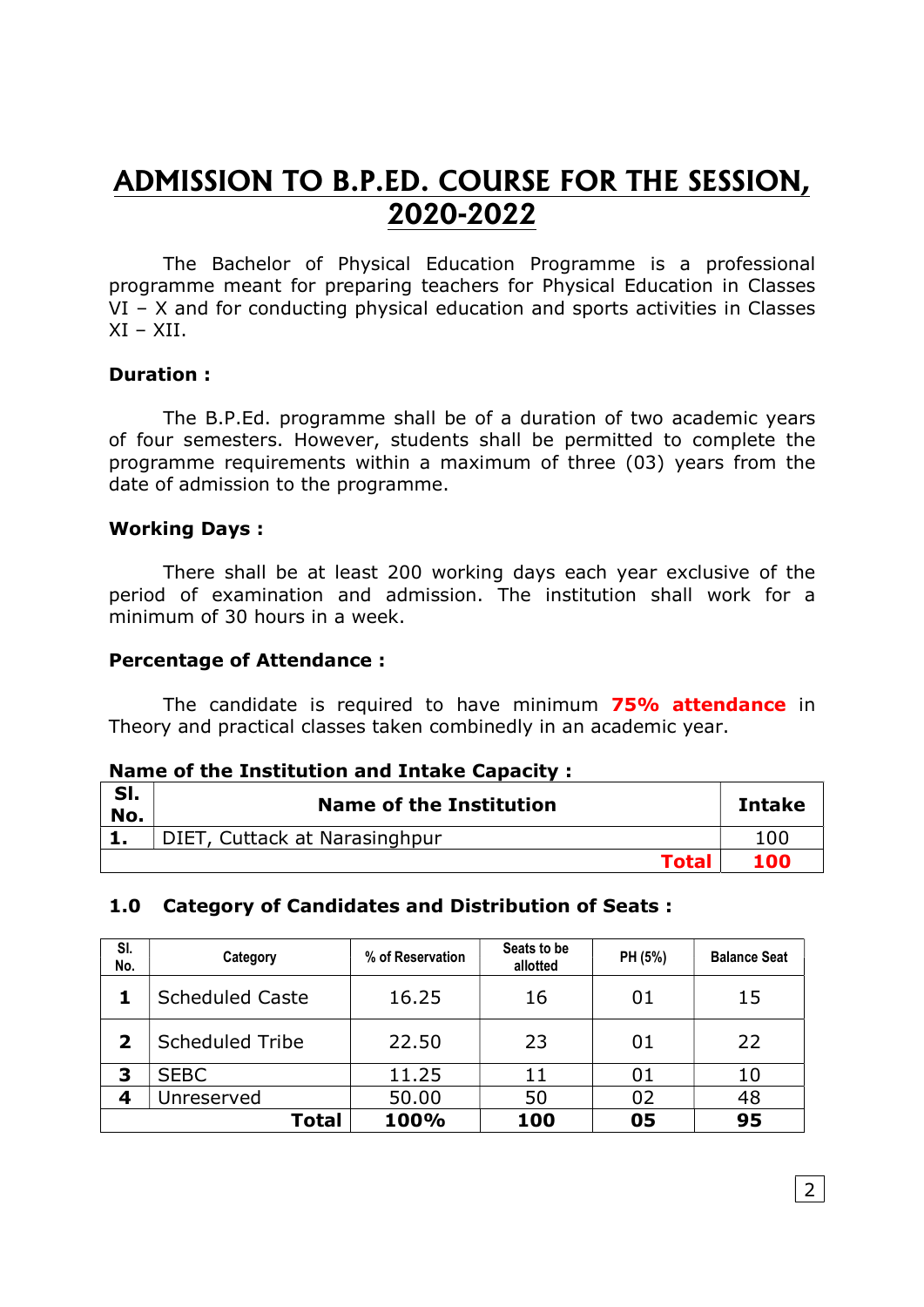5% of total seats will be reserved for physically disabilities. They will be exempted from physical fitness test. However, their selection will be subject to assessment of their fitness and suitability by the Selection Committee.

#### Interchange of Seats :

In case of non-availability of eligible candidates of reserved category i.e. SC, ST, SEBC, PWD , the vacant seats will be filled up by the eligible candidates of Unreserved category according to the merit list.

#### 2.0 Eligibility :

a) Bachelor's Degree in any discipline with 50% marks and having at least participation in the Inter College / Inter Zonal / District / School Competition in Sports and Games as recognized by the AIU / IOA / SGFI / Government of India

#### Or

**b)** Bachelor's degree in Physical Education with 45% marks

#### Or

c) Bachelor's Degree in any discipline with 45% marks and studied Physical Education as Compulsory / Elective subject

#### Or

d) Bachelor's degree with 45% marks and having participated in National / Inter-University / State Competitions or secured  $1^{st}$ ,  $2^{nd}$ or 3rd position in Inter College / Inter Zonal / District / School Competition in Sports and Games as recognized by the AIU / IOA / SGFI / Government of India

#### Or

e) Bachelor's degree with participation in international competitions or secured 1<sup>st</sup>, 2<sup>nd</sup> or 3<sup>rd</sup> position in National / Inter-University Competition in Sports and Games as recognized by respective federations / AIU / IOA / SGFI / Government of India

The relaxation in the percentage of marks in the qualifying examination and in the reservation of seats for SC / ST / SEBC and other categories shall be as per the rules of the Central Government / State Government, whichever is applicable.

**2.1** She / he must have passed Odia as MIL up to HSC level or any such equivalent or higher examination or have passed Odia as a subject in specific examination conducted by BSE, Odisha of HSC standard or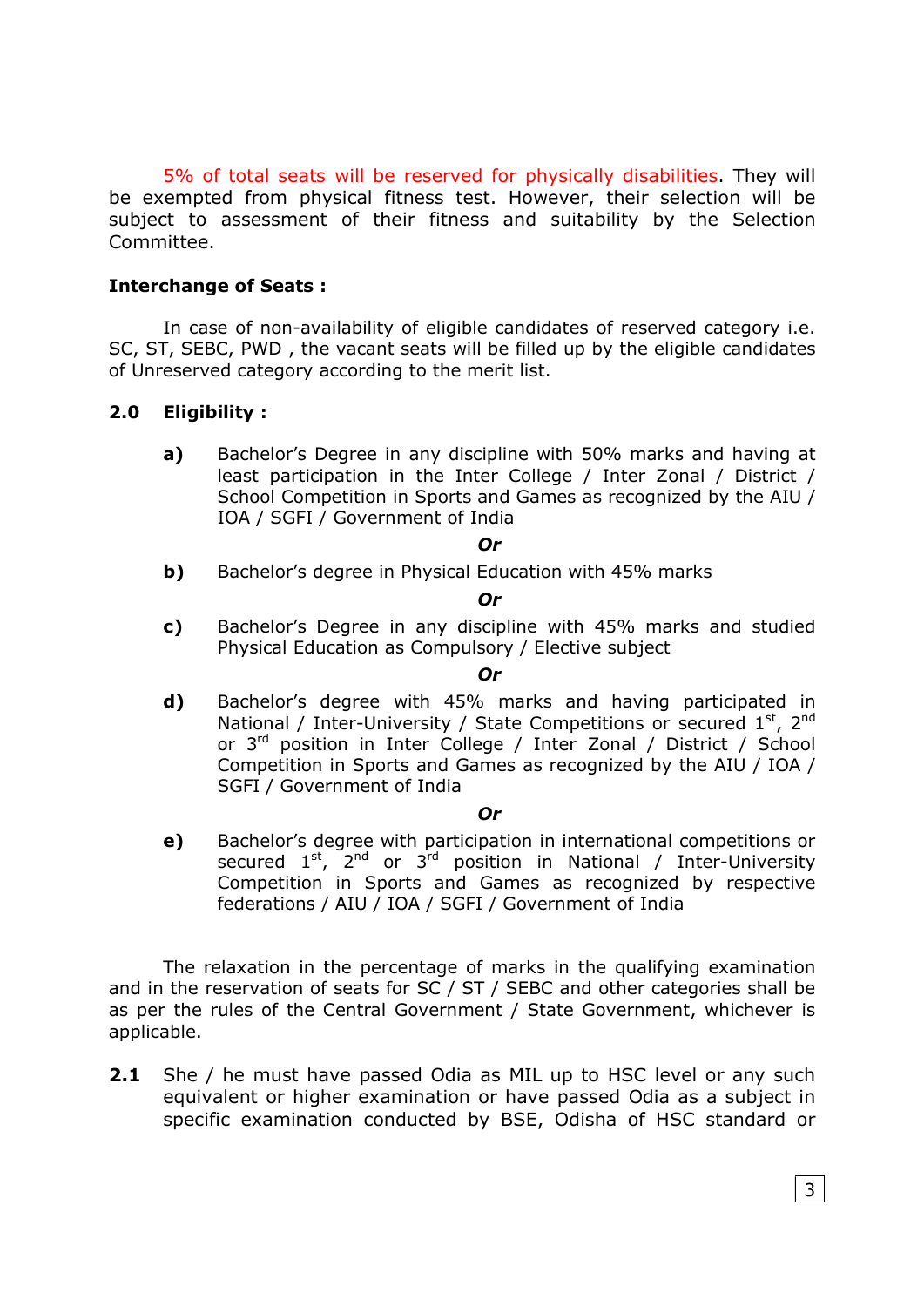should have passed HSC Examination of BSE, Odisha in Odia medium with MIL other than Odia. Such candidates who have passed HSC Examination of BSE, Odisha without Odia as MIL should produce a certificate to the effect from the Headmaster of the concerned school that he / she has passed HSC Examination in Odia medium.

2.2 The candidates who have appeared the last qualifying examination i.e. Graduation in any discipline (whose results are yet to be published) are also eligible to apply with a pre-condition that their selection for candidature shall only be considered for admission, if they secure the required percentage of marks as mentioned under eligibility criteria at Para 2.0 above during the time of counselling / admission.

| For SC, ST, SEBC Candidates               | 33 years | She / he should not have<br>born before 31.08.1987 |
|-------------------------------------------|----------|----------------------------------------------------|
| For Women Candidates of all<br>categories | 33 years | She should not have born<br>before 31.08.1987      |
| <b>For General Candidates</b>             | 28 years | He should not have born<br>before 31.08.1992       |
| <b>For PH Candidates</b>                  | 38 years | She / he should not have<br>born before 31.08.1982 |

#### 2.3 The age limit as on 31.08.2020 :

#### 2.4 Condonation of Overage :

The overage limit of the candidates who had represented the State in recognized National / AIIU Sports and Games competitions will be relaxed for maximum of five years in all categories by the Selection Committee.

#### 2.5 Residential Certificate :

The candidates must be permanent residents of Odisha. To that effect each candidate shall furnish a permanent residential certificate (issued after 30.06.2019) in the prescribed format issued in favour of him / her by the Tahasildar / Additional Tahasildar concerned.

#### 2.6 Caste Certificate :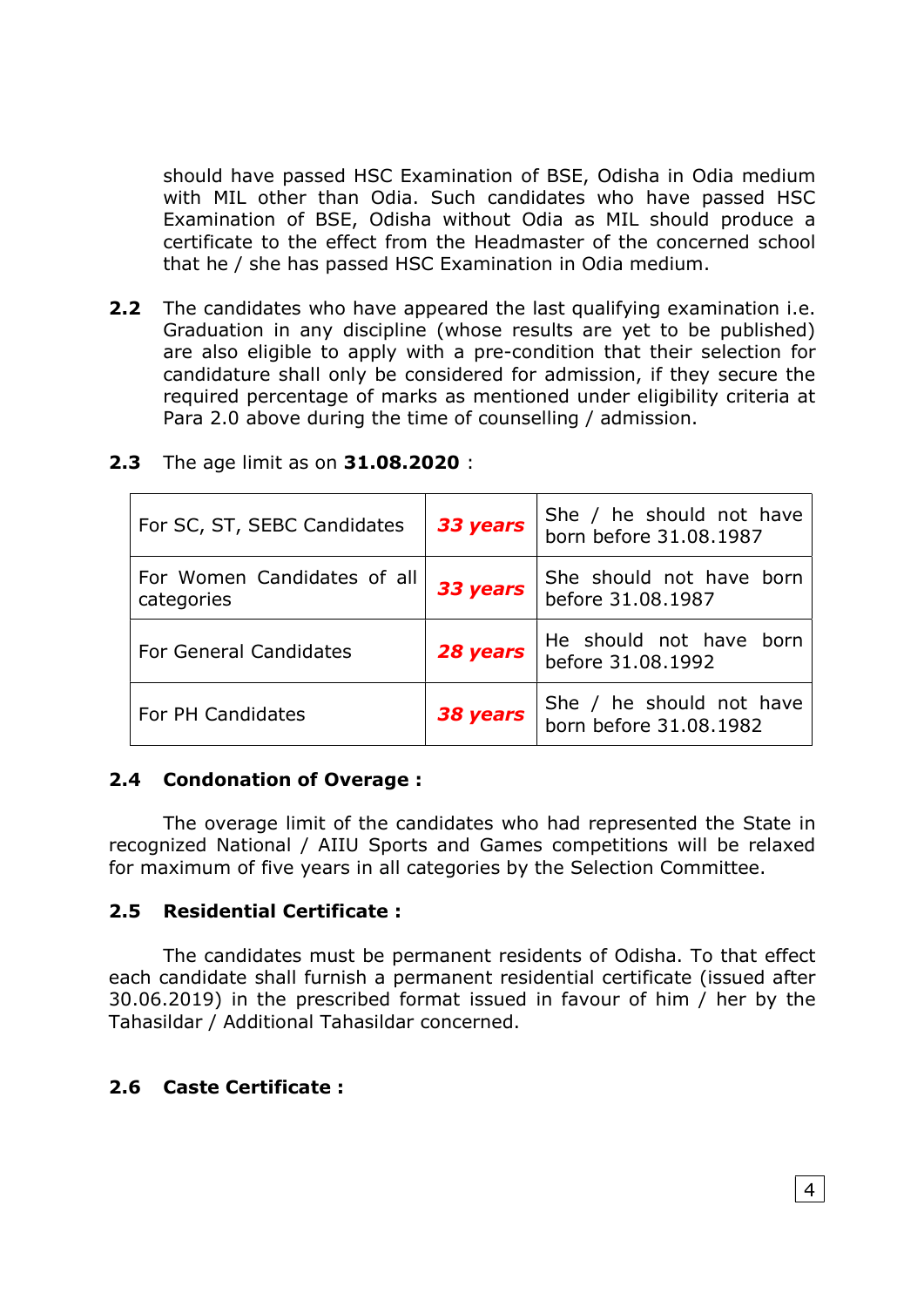In case of SC, ST and SEBC candidates, the Caste Certificate should be issued by the concerned Tahasildar / Additional Tahasildar. The Caste Certificate shall be considered by virtue of birth only (Caste by marriage or adoption will not be considered).

#### 2.7 PH Certificate :

#### Candidates with Disabilities

- Pursuant to the provisions of Section 32 (1) of the Rights of Persons with Disabilities Act, 2016, five percent seats shall be reserved for candidates with benchmark disabilities of the following categories, who are fulfilling the physical requirement and functional classification of the job role for which the course is pursued:
	- a) Blindness and low vision.
	- b) Deaf and hard of hearing.
	- c) Locomotor disability including cerebral palsy, leprosy cured, dwarfism, acid attack victims and muscular dystrophy.

#### Note: Candidates with Disabilities of different categories and diagnosis not fulfilling the physical requirement and functional classification of the job role of the course to be pursued as per provisions of identification of posts issued vide GA Deptt. Resolution No. 34450 dated 3<sup>rd</sup> September 2013 shall not be considered for the course.

- All candidates with benchmark disabilities are required to submit UDID (Unique ID for Persons with Disabilities) disability certificate issued online in their favour vide http://www.swavlambancard.gov.in/ along with application for availing reservation under PwD quota.
- All the shortlisted candidates under Person with Disability category shall immediately be referred to the Appellate Authority appointed under Section 59(1) of the Rights of Persons with Disabilities Act, 2016 for verification by relevant Medical Assessment Board formed under Rule 12(4) of Odisha Rights of Persons with Disabilities Rules, 2018 for verification of genuineness of certificate of benchmark disability.
- Candidates with benchmark disabilities duly verified and cleared by the Appellate Authority with not less than 40% disability will be allowed for admission to the course.
- The students with benchmark disabilities shall be allowed compensatory time of 20 minutes per hour during examination.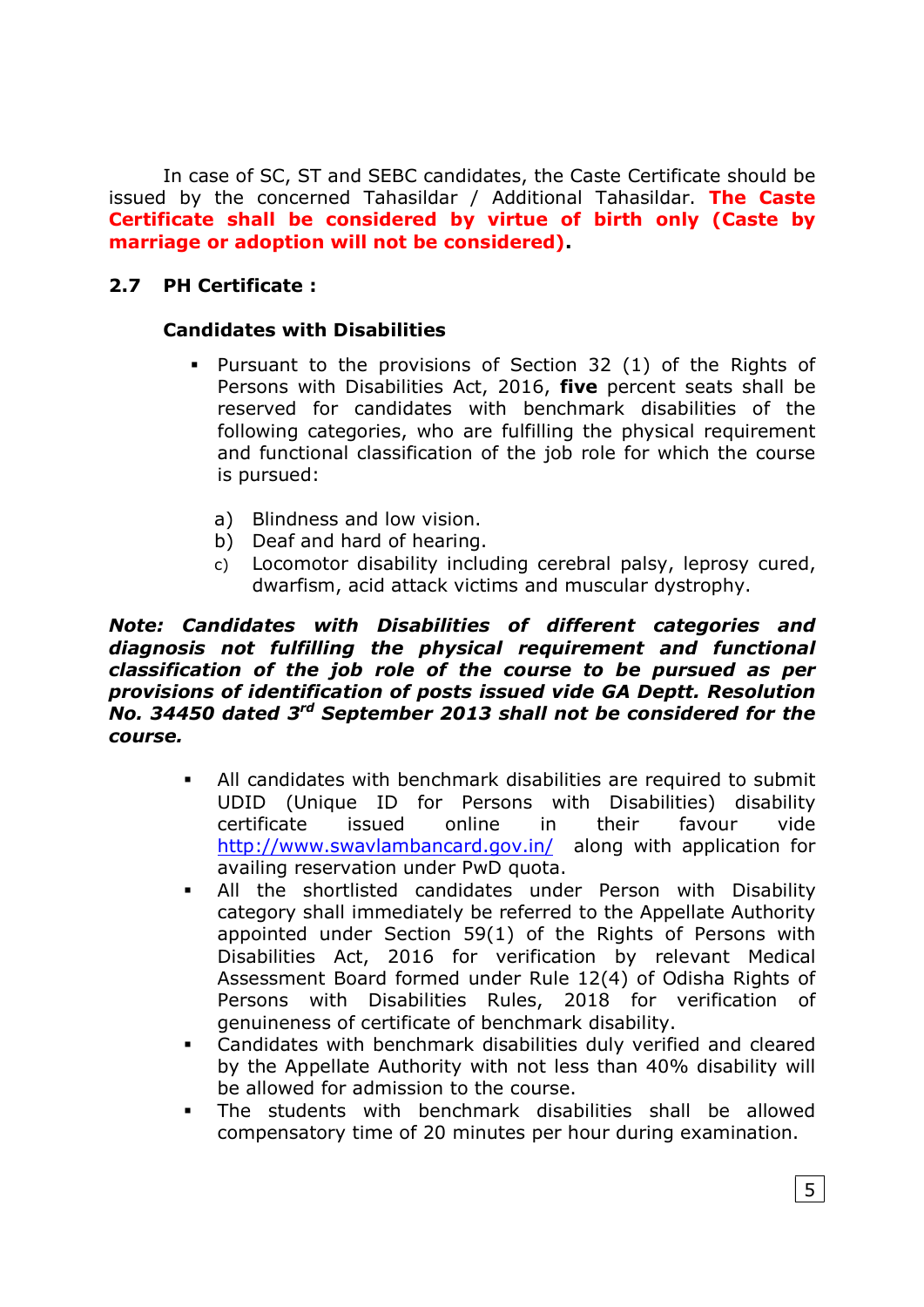- Candidates must have capacity of speaking, hearing (with suitable aids), reading and writing essential for teaching job.
- The students with benchmark disabilities admitted to the Course will pursue their studies within the existing facilities available in the institution until special provisions are being made for them.

#### 2.7.1 Provision for Scribe

- As per State Government Resolution issued on 05.09.2017 in para 14 (4) the facility of Scribe / Reader shall be provided to any PwD with not less than 40% of Disability provided he / she has limitation in writing or that of speed.
- The candidates with scribes should be provided with the proper sitting arrangement in the examination hall preferably one candidate in each room or if there is space constraint, one candidate in each corner of a room.
- The educational qualification of the Scribe should not be same / similar that of the candidate. The examination center superintendents are to ensure this. Examples : A candidate appearing in +3 Final year Physics paper should be allowed to take a student as a scribe who is studying in +3 second year or below and must not be pursuing physics. For the B.Ed. Entrance, Graduate student will not be allowed as scribe. The scribe must be less than Graduation qualification. Proper identity of the scribe in this regard is required to be submitted at the examination centre.
- **If the Scribe is provided by the Examination conducting body,** the candidate should be allowed to meet him at least 2 days prior to commencement of the examination so that the candidate could familiarize with the scribe or could report to the examination center superintendent well in advance, if he / she is not satisfied with the scribe.
- All PH candidates shall be allowed to appear examination in the ground floor only.

#### 3.0 Modalities of Entrance Test :

#### A. Subjects of Test :

The test shall be conducted in two papers. Both the papers are compulsory. The subjects and distribution of marks in each paper are given in the following table.

Paper I : It would consist of Language (English), General Awareness, Reasoning and Teaching Aptitude. This Section shall be of 30 marks. There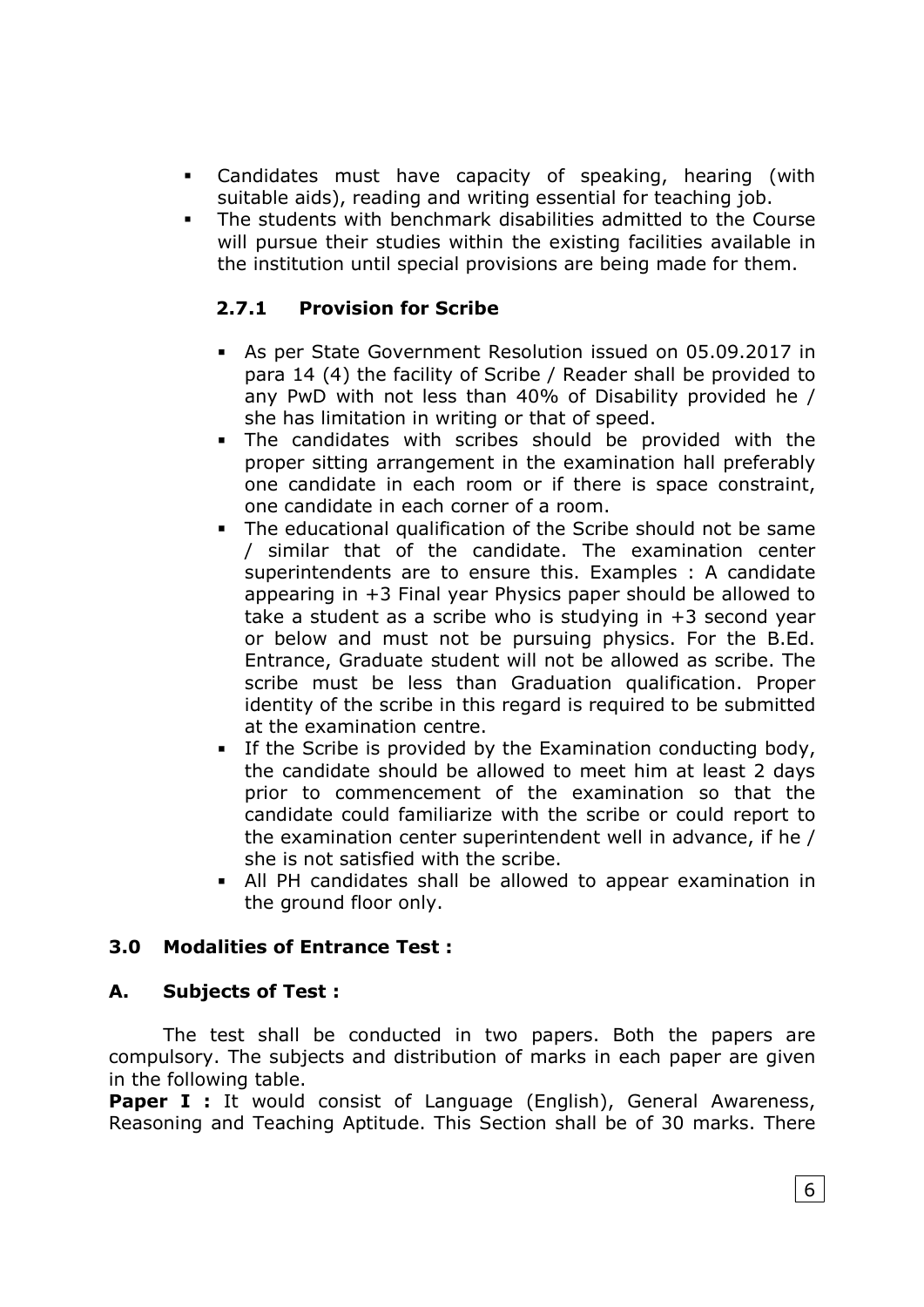will be 30 questions. Each question carries one (01) mark. All questions shall be of multiple choice type.

Paper II shall be of 60 marks. The candidates shall have to answer all the questions from current affairs on sports and games, physiology and hygiene, common knowledge about the mentioned games. All the questions are of multiple choice types and each question carries one mark.

#### Detailed Syllabus :

#### Full Marks : 30

**Paper I** : The following is the distribution of marks and the broad areas under each aspect.

| Language<br>(English)                    | Comprehension, Vocabulary and<br>Usage                                                                                                                                                                                                                                       | 10 marks |
|------------------------------------------|------------------------------------------------------------------------------------------------------------------------------------------------------------------------------------------------------------------------------------------------------------------------------|----------|
| Education<br>and<br>General<br>Awareness | Everyday Science, Political System<br>Happenings, General<br>and<br>Information, Educational Committees<br>Commissions, Educational<br>and<br>Policies and Initiatives, Agencies<br>working for Education                                                                    | 05 marks |
| Reasoning                                | Logical and Analytical Reasoning                                                                                                                                                                                                                                             | 05 marks |
| Teaching<br>Aptitude                     | Solving problem of educational<br>context, managing classroom and<br>learning, learner and learning related<br>issues, goals of education, role of<br>various agencies and organization in<br>management of education, issues<br>related to teaching-learning<br>strategies. | 10 marks |

#### Paper – II : Full Marks : 60

| <b>Subjects</b>                                                     | No. of Questions /<br><b>Marks</b> |
|---------------------------------------------------------------------|------------------------------------|
| Current Affairs on Sports and Games                                 | 20                                 |
| Physiology and Hygiene                                              | 20                                 |
| Common Knowledge about Major Games                                  | 20                                 |
| <b>Total</b>                                                        | 60                                 |
| 1 hour and 30 minutes (90 minutes)<br><b>Duration of the Test :</b> |                                    |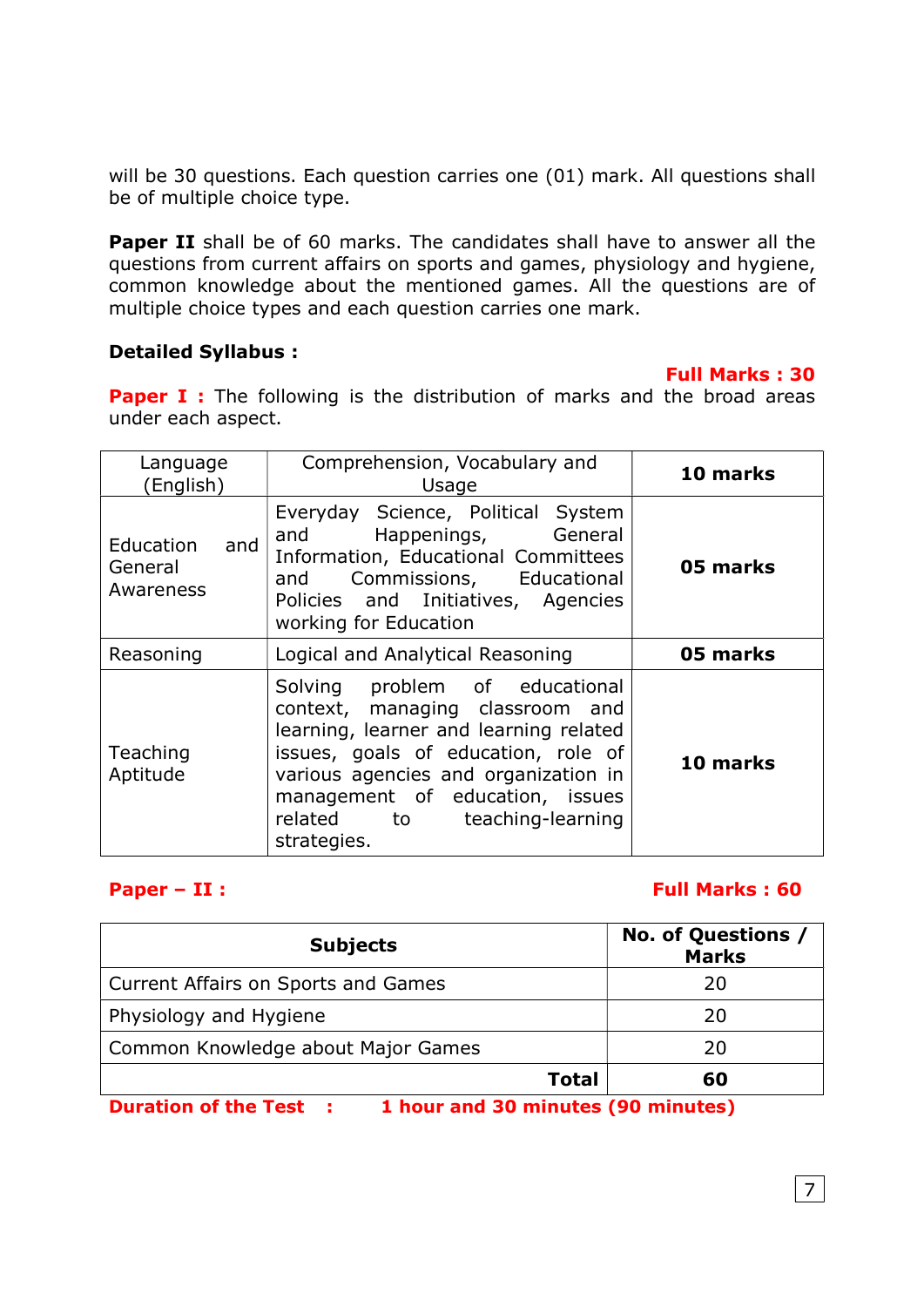**Type of Questions : Multiple choice with four options.** 

#### a) Current Affair on Sports and Games :

**K**nowledge on National and International Games and Sports

#### b) Physiology and Hygiene :

- Muscles
- **Skeletal System, Joints and Functions**
- Respiratory System, Circular System, Digestive System, Excretory System, Nervous System and Endocrine System
- Communicable Diseases, Pollutions (Air and Water), Diet and **Nutrition**

#### c) Common Knowledge about the Major Games (Cricket, Volleyball, Football, Hockey, Kabaddi and Kho-Kho)

- **Dimension of the play field**
- **Players, Equipments of the Game**
- **Rules and Regulations of the Game**

Centre for the Online Computer Based Test : The Online Computer Based Test shall be conducted in the centres identified by the Examination conducting agency approved by Government. The allotment of Examination Centres shall be communicated to the candidates through SMS in the mobile number as mentioned by them in the Online Application Form. They are required to download the Admit Card from the web-site through their login ID after receipt of the said SMS.

Issue of Admit Card : Admit Cards shall be issued Online. The candidates are required to take print out of the same and produce at the Examination Centre.

Negative Marking : The performance of the candidates shall be evaluated both on the basis of correct and incorrect responses recorded on the OMR sheet. For every incorrect response, 0.25 marks shall be deducted from the marks secured by the candidate for correct responses. More than one response to a question shall be considered as incorrect and negative mark will be awarded.

Time and date of the Online Computer Based Test will be communicated to the applicants through SMS / Mail and will be published in the Website

4.0 How to obtain Information Brochure and Application Form :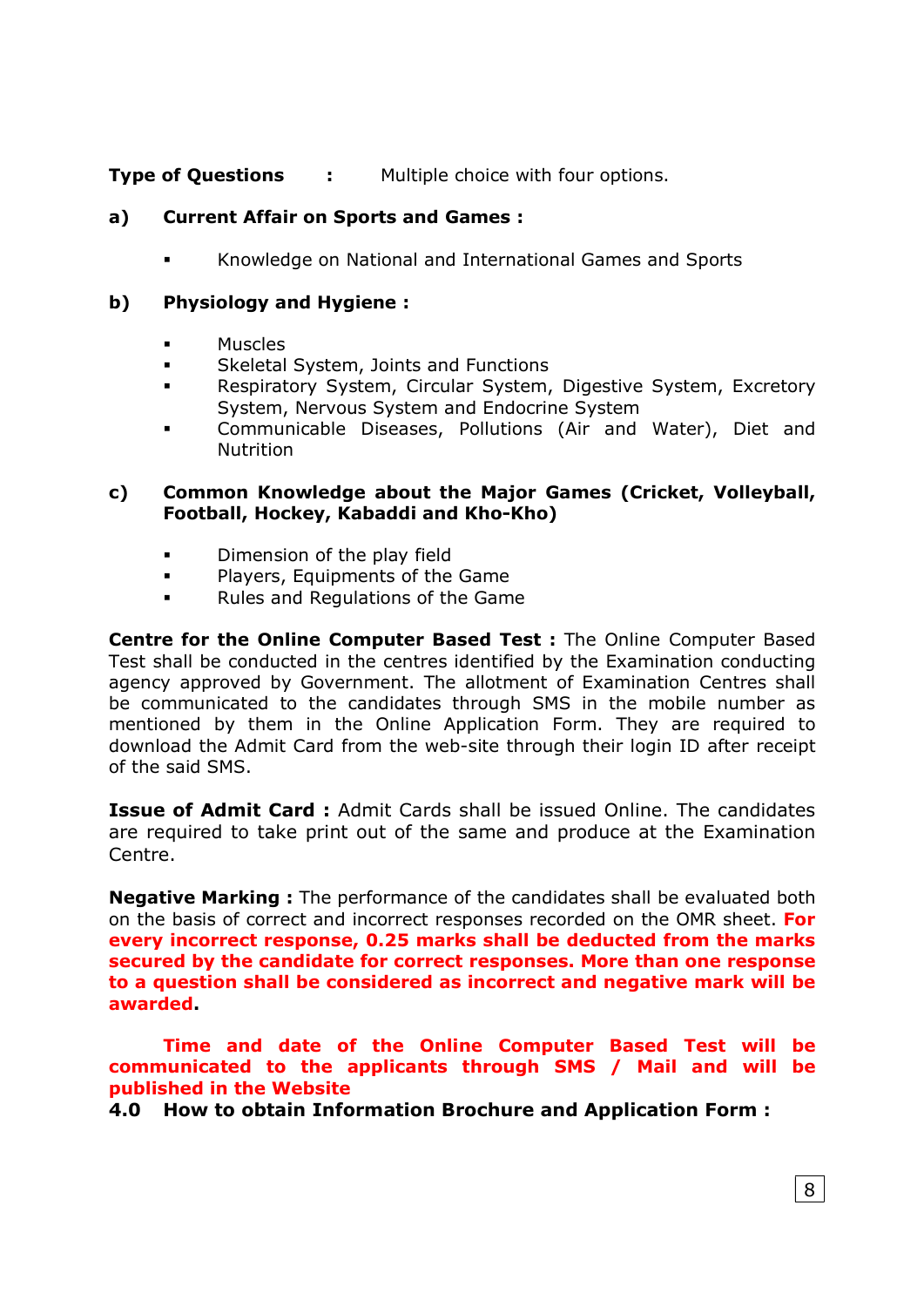- The Information Brochure and Online Application Form shall be available in the website (www.samsodisha.gov.in www.sme.odisha.gov.in / www.scertodisha.nic.in).
- Syllabus of the Online Computer Based Examination is available in the above mentioned web-site as well as in the Information Brochure.
- General and SEBC category candidates are required to pay Rs. 500.00 (Rupees Five Hundred) only. SC and ST category candidates are required to pay Rs. 300.00 (Rupees Three Hundred) only (The candidates have to pay convenience fee and GST extra as applicable per application form). The candidates are required to make the payment through Debit Card / Credit Card / Net Banking / Cash Deposit in Axis Bank only.

#### Instructions for the Candidates :

- The candidates are required to take their seats in the Examination Hall 30 minutes before the commencement of the examination.
- The candidates are required to occupy the seats allotted to them. The candidates are not allowed to change their seats or examination halls.
- No candidate will be allowed to enter the Examination Centre and take examination after the commencement of the examination.
- They are required to bring with them the Admit Card. No other document, textual materials, calculators or any other electronic gadget, Log tables, Mobile Phone, plain papers etc. are allowed inside the examination hall.
- They are not allowed to bring baggage / luggage to the venue of the examination. The Centre Superintendent shall not be responsible for the loss of any such belongings of the candidates.
- Smoking, eating and drinking of tea, coffee, cold drinks etc. inside the examination hall are strictly prohibited.
- The candidates are required to strictly adhere to the rules of examination. Any candidate found to have resorted to unfair means or misconduct in the examination hall shall be expelled from the examination hall on the spot and his / her examination shall be cancelled. Criminal Proceedings may be initiated against the candidates misbehaving with the Invigilators and attempting to disrupt the conduct of examination.

#### 5.0 Publication of Online Entrance Result :

The provisional scoring key shall be made available in the website for reference of the candidate, after 3 days of the completion of the Online Computer Based Test for all the courses. The queries on the scoring key shall be invited from the candidates for 3 days only through online. On the basis of the queries received from the candidates the Expert panel will analyze the complain and if found true the Revised final scoring key shall be made available within 1 week. In case of any discrepancy in the question paper as well as in the scoring key the decision of the Expert Committee shall be treated as final.

A. State Level short listing of all categories of candidates shall be made through **Online Computer Test** on the basis of their marks secured in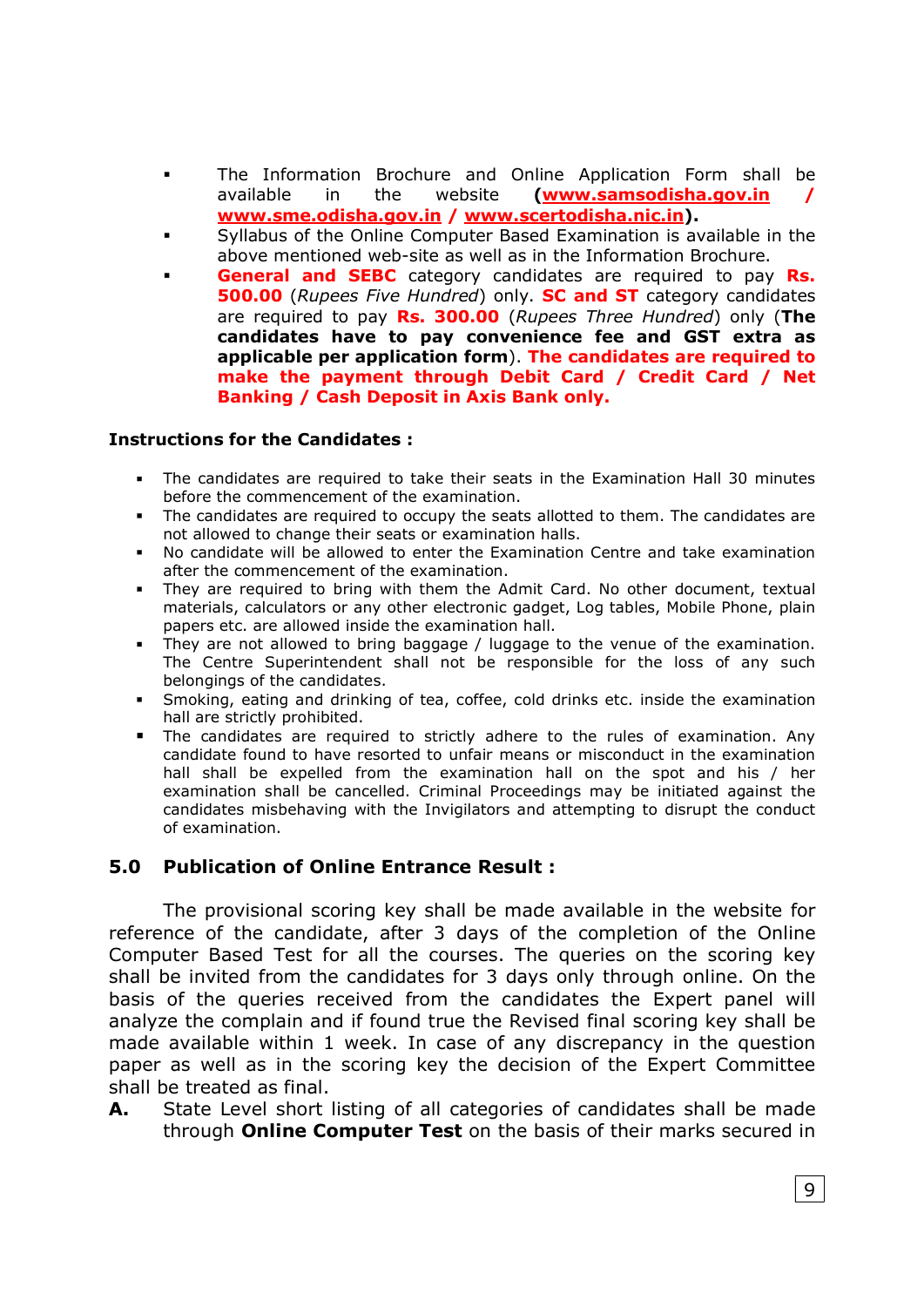the Online Entrance Test followed by their appearance before the Selection Committee for selection as per the criteria mentioned below.

**B.** Verification of certificates of all academic, sports certificate (as mentioned in the eligibility condition at Clause 2.0), Caste Certificate and Residential Certificate by the Selection Committee.

#### a) Physical Fitness Test

- **50 mtrs. Sprint**
- **Standing Broad Jump**
- **Shuttle Run (10 mtrs x 6 times)**
- Overhead back throw (Men : 3 Kg. / Women : 2 Kg.)
- **1000 mtrs. Run / Walk**

#### 6.0 Selection of the Candidates :

The result of the Online Computer Test does not ensure the confirmation and guarantee of admitting the student to the Course as it is subject to verification of the authenticity and appropriateness of the documents.

#### N.B. : The selected candidates shall be intimated through SMS to download the Intimation letter for appearing the Physical Fitness Test.

The details of physical fitness score and sports representation score are given below :

- i) Physical fitness score will be determined as per approved conversion table prepared by the Selection Board.
- ii) Sports representation score will be determined as per approved scoring table by the DS&YS as per the following.

| <b>Level of Competition</b>                     | <b>Position</b> | Score of 'A'<br>category sports<br>discipline | Score of 'B'<br>category sports<br>discipline | Score of 'C'<br>category sports<br>discipline | <b>Remarks</b> |
|-------------------------------------------------|-----------------|-----------------------------------------------|-----------------------------------------------|-----------------------------------------------|----------------|
|                                                 | 1st             | 10                                            | 08                                            | 06                                            |                |
| Senior and Junior                               | 2 <sub>nd</sub> | 08                                            | 06                                            | 04                                            |                |
| International                                   | 3rd             | 06                                            | 04                                            | 02                                            |                |
|                                                 | Participation   | 05                                            | 03                                            | 01                                            |                |
|                                                 | 1 <sub>st</sub> | 09                                            | 07                                            | 05                                            |                |
| Senior National                                 | 2 <sub>nd</sub> | 07                                            | 05                                            | 03                                            |                |
|                                                 | 3rd             | 05                                            | 03                                            | 02                                            |                |
|                                                 | Participation   | 03                                            | 02                                            | 01                                            |                |
| All India Inter University /<br>Junior National | 1st             | 08                                            | 06                                            | 04                                            |                |
|                                                 | 2 <sub>nd</sub> | 06                                            | 04                                            | 02                                            |                |
|                                                 | 3 <sub>rd</sub> | 04                                            | 03                                            | 01                                            |                |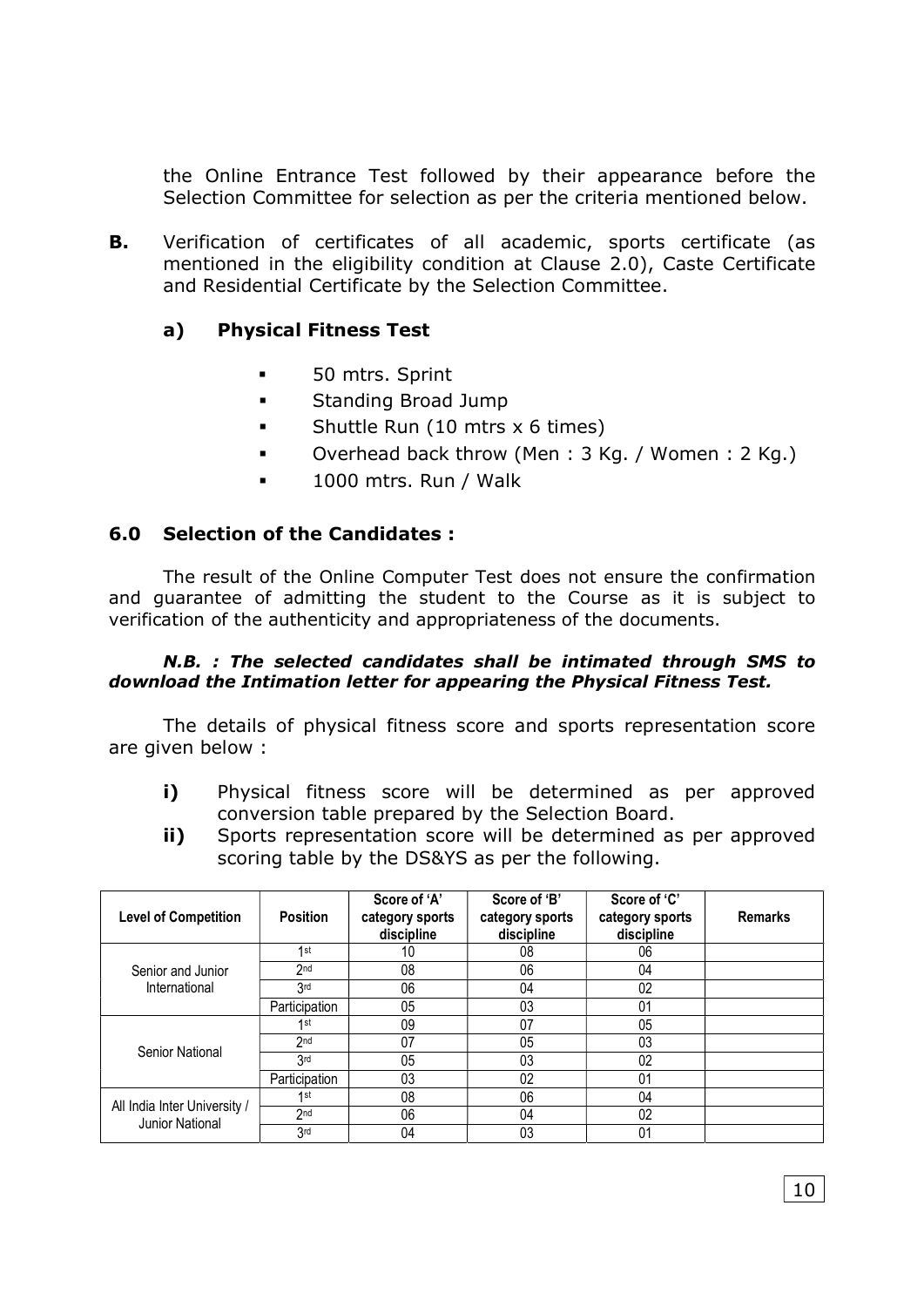|                        | Participation |     | ୰∠       |    |  |
|------------------------|---------------|-----|----------|----|--|
|                        | 1st           |     | ს5       | 03 |  |
| School National (SGFI) | 2nd           | υυ  | UĴ       | 02 |  |
|                        | 2rd           | 114 | ∩∩<br>UZ |    |  |
|                        | Participation | υυ  |          |    |  |

iii) The Sports / games will be categorized for weightage as per Resolution of Sports and Youth Services Department, Government of Odisha as per the following category of sports discipline.

| Category A                                                                                                                                                                                                                                                                                    | $(1)$ Athletics, $(2)$ Chess, $(3)$ Cricket, $(4)$ Football, $(5)$ Hockey                                                                                                                                                                                                                            |  |  |
|-----------------------------------------------------------------------------------------------------------------------------------------------------------------------------------------------------------------------------------------------------------------------------------------------|------------------------------------------------------------------------------------------------------------------------------------------------------------------------------------------------------------------------------------------------------------------------------------------------------|--|--|
| <b>Category B</b>                                                                                                                                                                                                                                                                             | (1) Badmintons, (2) Tennis, (3) Swimming, (4) Table Tennis,<br>(5) Weight Lifting, (6) Archery, (7) Basketball, (8) Body<br>building, (9) Boxing, (10), Handball, (11) Judo, (12) Karate-<br>Do, (13) Kabaddi, (14) Kho-Kho, (15) Power Lifting, (16)<br>Taekdondo, (17) Volley Ball, (18) Wrestling |  |  |
| (1) Ball Badminton, (2) Baseball, (3) Cycling, (4) Gymnastics,<br>(5) Netball, (6) Roller Skating, (7) Rowing and Sculling, (8)<br><b>Category C</b>   Speak Takraw, (9) Softball, (10), Tennikoit, (11) Throwball,<br>(12) Wushu, (13) Yachting (Sailing), (14) Rifle Shooting, (15)<br>Yoga |                                                                                                                                                                                                                                                                                                      |  |  |
| All other games not included in the above list shall be considered                                                                                                                                                                                                                            |                                                                                                                                                                                                                                                                                                      |  |  |
| under Category 'C'                                                                                                                                                                                                                                                                            |                                                                                                                                                                                                                                                                                                      |  |  |

- iv) The candidate must score minimum 40% qualifying marks in physical fitness test for their selection in the B.P.Ed. Course.
- v) The claim of weightage of National / AIIU participation certificate must be supported with the certificate of participation and position at State level or corresponding lower level competition / tournaments.
- vi) Position holder in the state championship shall be considered only on production of supporting certificate of participation at district level of the same game / sports and year. Similarly, the representation at University level certificates shall be considered only on production of supplying Inter-collegiate level sports participation certificate.
- vii) The sports achievement certificates of the selected candidates are subject to verification from the concerned organization prior to admission. The candidature will be forfeited if the certificates found fake after admission.
- **viii)** The physical test performances will be reflected in two cards. Out of which one card will be used by the office and the other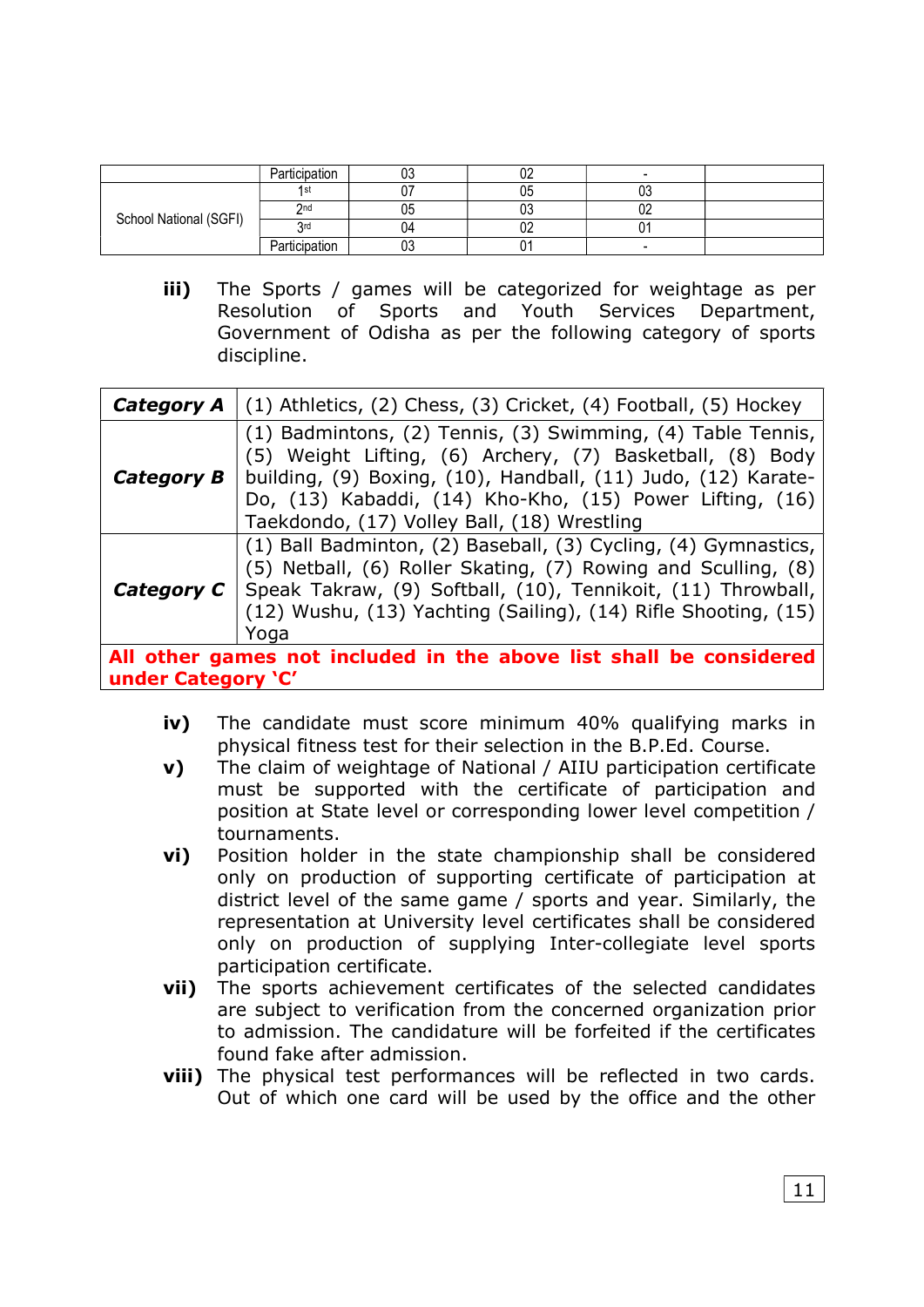card will remain with the candidate where his / her performance will be recorded by the concerned tester / testers.

#### Selection Committee :

- a) Principal / Senior-most Lecturer of Government College of Physical Education, Bhubaneswar
- **b)** 03 Physical Education Instructors of IASEs / CTEs
- c) A Government nominee sponsored by Department of School and Mass Education
- d) Representatives of Director, TE and SCERT

#### Final Merit List :

The final Merit List for selection shall be prepared by adding all the marks as mentioned below :

- a) The marks secured in Entrance Test by the candidate
- **b)** Sports Representation  $-10$  marks (maximum)
- c) Physical Fitness Test 40 marks (maximum)

The candidates shall be intimated through SMS to download the Intimation letter for admission on the basis of the Final Merit List.

N.B.: The selected PH candidates shall be immediately referred to Appellate Medical Board, SCB Medical College, to verify the genuineness and authenticity of their disability. On the basis of the report of the Appellate Medical Board, the admission shall be given to the candidates suggested by it. The authority of the Appellate Medical Board shall be requested to submit their verification report within 15 days of time in order to ensure the admission of candidate.

#### 7.0 Submission of Application Form and Documents to be furnished along with Online Application Form :

The candidates are required to apply Online for B.P.Ed. Course with online deposit of required amount of fees. They will take the printout of the Online Application Form and submit the same along with self-attested Xerox copies of the following documents to the Director, TE and SCERT, Unit – IV, Odisha, Bhubaneswar by Registered Post / Speed Post only in a sealed envelope within 8 days of time after closure of the Online application date i.e. by 16.10.2020.

Documents to be furnished along with the Online Application Form :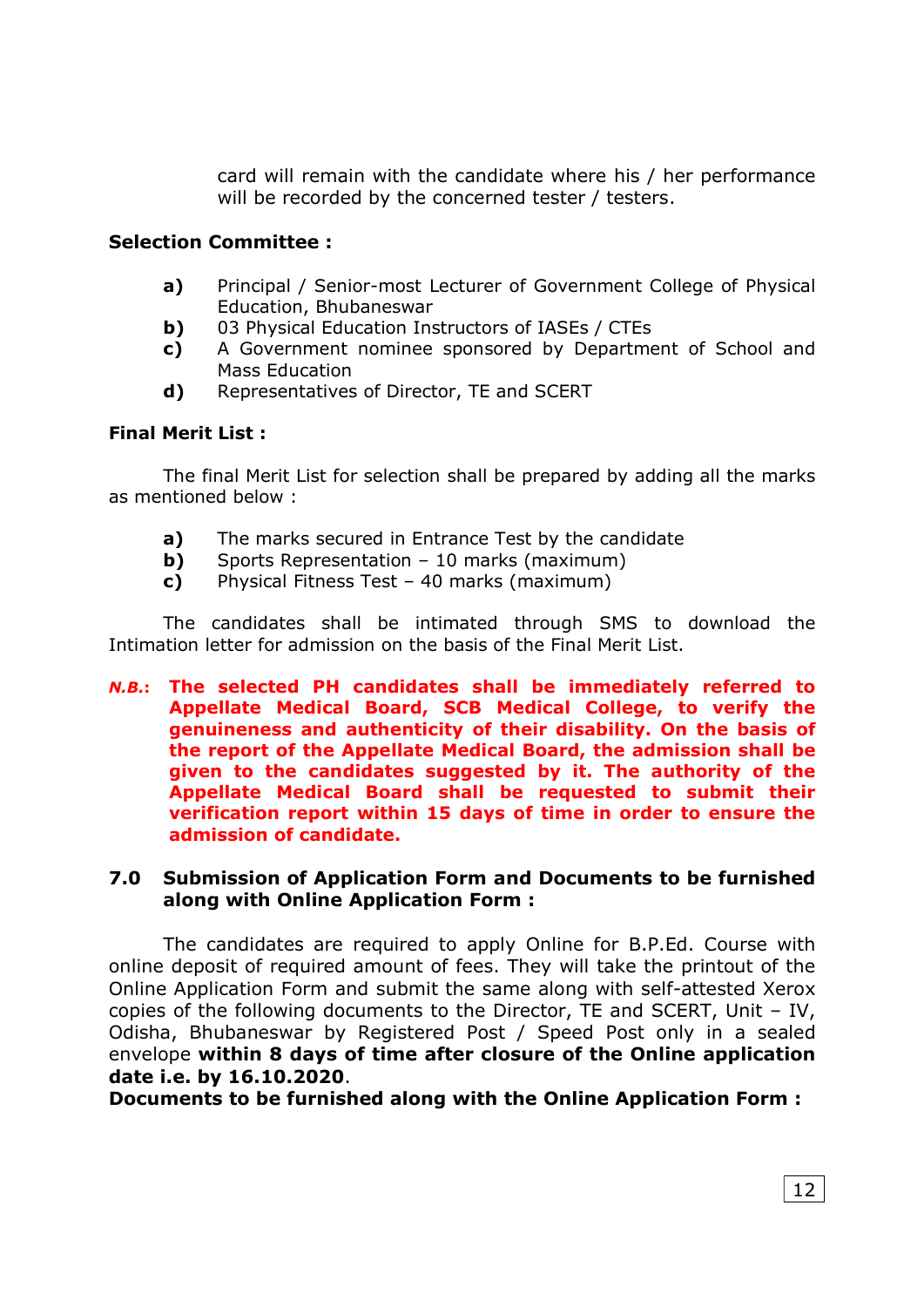- HSC Certificate (for proof of date of birth) and marksheets
- +2 or any equivalent certificate and marksheet
- +3 / Graduation (BA, B.Sc., B.Com. or equivalent) Certificate and Marksheets
- **NIS Certificate (Diploma in Coaching)**
- Conduct Certificate issued by the institution last attended
- Caste Certificate (SC, ST, SEBC) issued by the competent authority by virtue of birth
- Medical Certificate, in original, available in the application form of Government registered Medical Officer
- **Residential Certificate (issued in Form No. III by Tahasildar)** within 06 months
- **EXECUTE:** Original Money Receipt
- 03 number of attested recent passport size photography
- **EXECO** Certificate to the effect that he / she has passed ME standard in Odia language

N.B: Copies of all certificates / mark sheets shall be signed by the candidates in full.

#### Documents to be submitted at the time of Admission

- **EXECUTE:** Intimation Letter
- Original College Leaving Certificate where he / she last studied
- Original HSC Certificate, Degree Certificate, B.Sc. (Physical Education) and marksheet to prove the percentage of marks
- Conduct Certificate issued by the institution last attended
- Caste Certificate (SC, ST, SEBC) issued by the competent authority by virtue of birth
- University Registration Receipt / Migration Certificate for other University candidates or within one month of the date of admission.
- **Undertaking for submission of authentic documents**
- Affidavit in respect of genuineness of all certificates from a Notary Public
- After due verification, if any of the candidate is found forged, a Police case will be registered against the candidate immediately

#### 8.0 Fees :

#### Institution Fees at the time of Admission :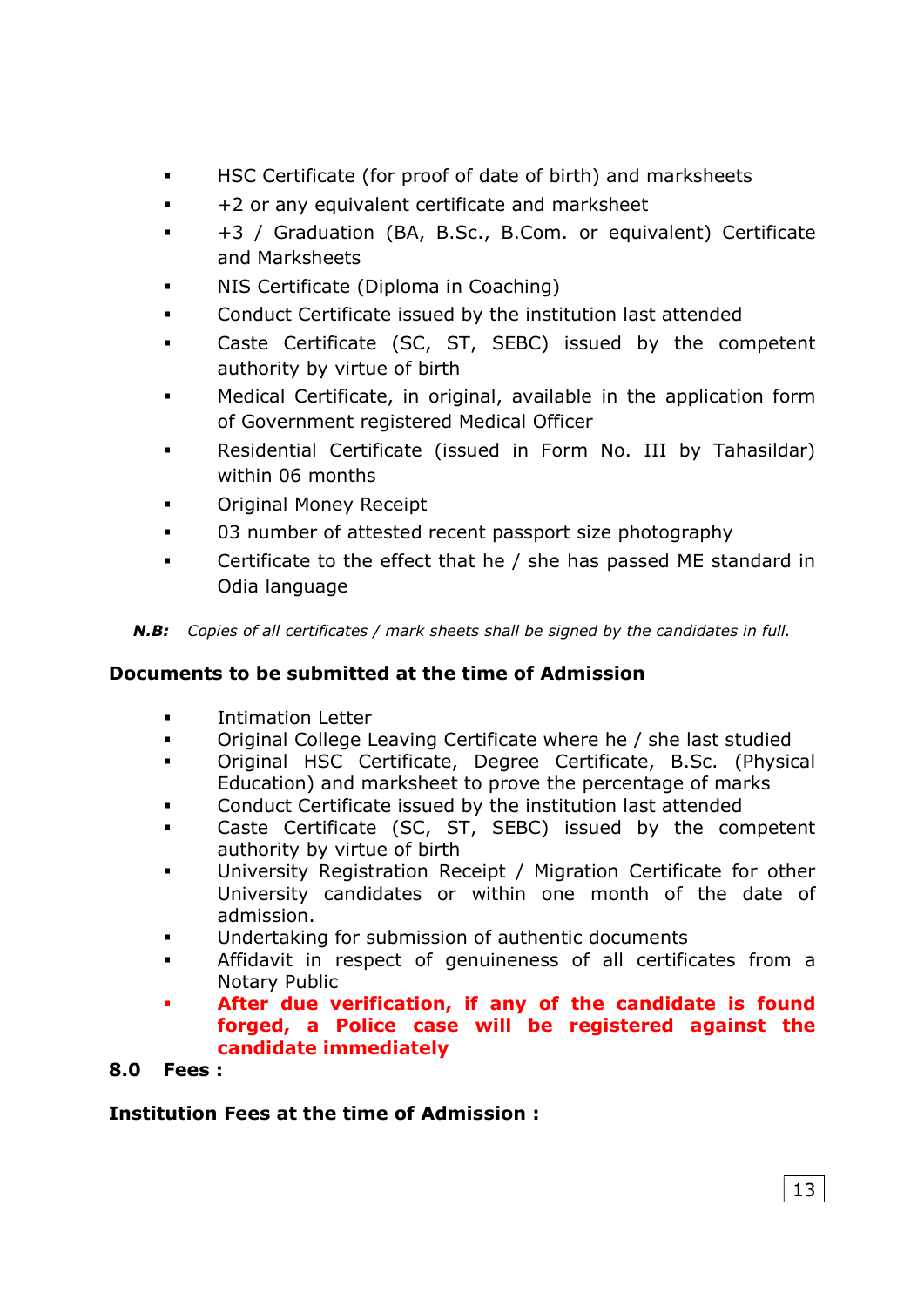|                                               | For 1 <sup>st</sup> year | For 2 <sup>nd</sup> year |
|-----------------------------------------------|--------------------------|--------------------------|
| Admission fee                                 | 44.00                    |                          |
| <b>Tuition</b> fee                            | 528.00                   | 528.00                   |
| Kit (Uniform) Deposit                         | 5000.00                  |                          |
| <b>Medical Fee</b>                            | 100.00                   | 100.00                   |
| <b>Annual Athletic Meet Fee</b>               | 100.00                   | 100.00                   |
| <b>Intramural Fee</b>                         | 150.00                   | 150.00                   |
| <b>Students Council</b>                       | 150.00                   | 150.00                   |
| Caution Money (Refundable)                    | 300.00                   |                          |
| Magazine                                      | 200.00                   | 200.00                   |
| College calendar                              | 100.00                   | 100.00                   |
| <b>Identity Card</b>                          | 100.00                   |                          |
| Games and Sports                              | 350.00                   | 350.00                   |
| <b>Common Room</b>                            | 100.00                   | 100.00                   |
| <b>Dramatic Society</b>                       | 200.00                   | 200.00                   |
| <b>Community Fund</b>                         | 150.00                   | 150.00                   |
| Garden Fund                                   | 50.00                    | 50.00                    |
| <b>Cultural Forum</b>                         | 200.00                   | 200.00                   |
| <b>Planning Forum</b>                         | 100.00                   | 100.00                   |
| <b>Library Development</b>                    | 350.00                   | 350.00                   |
| Laboratory Development                        | 200.00                   | 200.00                   |
| <b>Furniture &amp; Electrical Maintenance</b> | 200.00                   | 200.00                   |
| Film and Photography                          | 100.00                   | 100.00                   |
| <b>Students Welfare</b>                       | 18.00                    | 18.00                    |
| Students' Aid Fund                            | 50.00                    | 50.00                    |
| <b>SUPW contingency</b>                       | 50.00                    | 50.00                    |
| Field Trip/Study Tour                         | 200.00                   | 200.00                   |
| <b>Institution Betterment</b>                 | 850.00                   | 850.00                   |
| Research / Seminar                            | 100.00                   | 100.00                   |
| <b>Insurance Fee</b>                          | 10.00                    | 10.00                    |
| <b>Total</b>                                  | 10050.00                 | 4606.00                  |

#### However, in case of PH candidates, only tuition fees and admission fees will be exempted of the following categories of disabled students:

- Blind students who have used Braille for studies
- Deaf candidates with disability of more than 75%
- Orthopedically handicapped students with disability of more than 75%

#### Item of Uniform : (Admissible as per market price)

i) Track suit (01 pair)